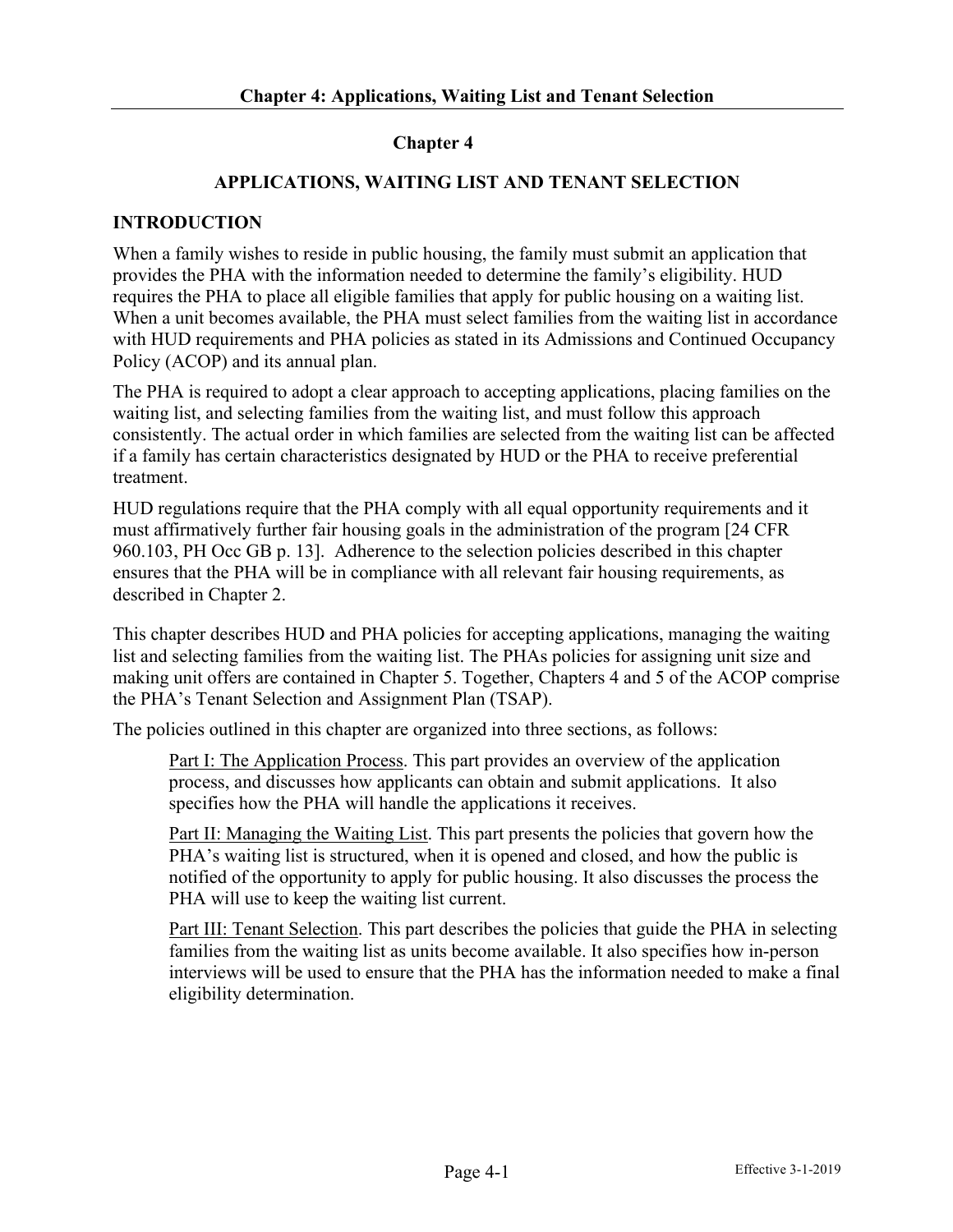## **4-I.A. OVERVIEW**

This part describes the policies that guide the PHA's efforts to distribute and accept applications, and to make preliminary determinations of applicant family eligibility that affect placement of the family on the waiting list. This part also describes the PHA's obligation to ensure the accessibility of the application process.

## **4-I.B. APPLYING FOR ASSISTANCE [PH Occ GB, p. 68]**

HUD gives a PHA the latitude to determine how the PHA will take applications, within certain constraints. HUD does not mandate the format or content of the application, or the method for processing applications. However, the PHA must include Form HUD-92006, Supplement to Application for Federally Assisted Housing, as part of the PHA's application [Notice PIH 2009-36]. The policies that govern the application process must be set out in the ACOP.

### PHA Policy

Applications for the Kansas City Kansas Housing Authority Public Housing program waiting list will be accepted via Online Application Process, which may be done by a lottery system or In-person (walk-in, mail, email, or fax) at the discretion of the Housing Authority when the waiting list is officially opened. A limited number of entries may be accepted for a limited period of time. Only applications on the Housing Authority standard application form(s) will be accepted for admission to the program.

The purpose of the application taking is to permit the PHA to gather information and determine placement on the waiting list. The application will contain questions designed to obtain pertinent program information.

#### Online Application Process

The online application process will involve two steps.

The first step involves the initial online application, referred to as a pre-application. The online application will only be received through an online portal found on the PHA website.

The pre-application will be digitally signed by the applicant and maintained by the software until it is needed for processing. All applications received are assigned into a database with a rank. For the lottery system, applications are selected randomly by computer.

The second step is the "final determination of eligibility" (referred to as the full application).

The full application takes place when the family reaches the top of the waiting list. At this time the PHA ensures that verification of all HUD and PHA eligibility factors are current in order to determine the family's eligibility for placement. The PHA has the discretion not to use the Online Application Process for Targeted Funding.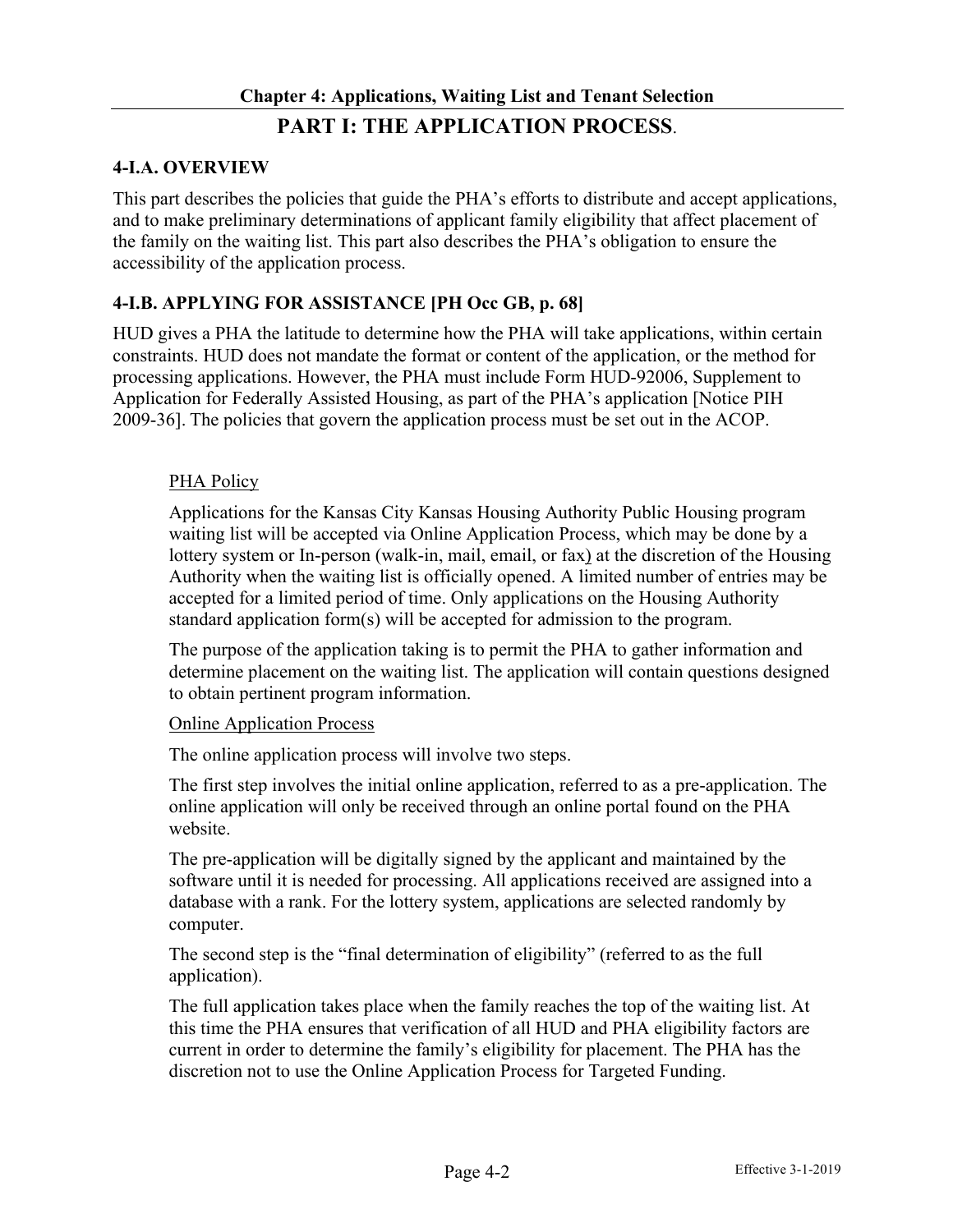# **In-Person Application Process will consist of the following:walk-in, mail, email, or fax**

A one-step process will be used when it is expected that a family will be selected from the waiting list within 90 days of the date of application. At application, the family must provide all of the information necessary to establish family eligibility and the amount of rent the family will pay.

Families may obtain application forms from the PHA's office during normal business hours. Families may also request – by telephone or by mail – which an application form be sent to the family via first class mail.

Completed applications must be returned to the PHA in person, by appointment during normal business hours. Applications must be filled out completely in order to be accepted by the PHA for processing. If an application is incomplete, the PHA will notify the family of the additional information required.

## **4-I.C. ACCESSIBILITY OF THE APPLICATION PROCESS [24 CFR 8; PH Occ GB, p. 68]**

The PHA must take a variety of steps to ensure that the application process is accessible to those people who might have difficulty complying with the standard PHA application process. This could include people with disabilities, certain elderly individuals, as well as persons with limited English proficiency (LEP). Policies related to reasonable accommodations for persons with disabilities, and people with limited English proficiency are contained in Chapter 2.

# **4-I.D. PLACEMENT ON THE WAITING LIST**

The PHA must review each completed application received and make a preliminary assessment of the family's eligibility. **[24 CFR 960.208(a) and PH Occ GB, p. 41]**

## **Ineligible for Placement on the Waiting List applies to both the Online Application Process and the In-Person Application Process**

If the PHA determines from the information provided that a family is ineligible, the family will not be placed on the waiting list. When a family is determined to be ineligible, the PHA will send written notification of the ineligibility determination within 10 business days of receipt of the completed application. The notice will specify the reasons for ineligibility, and will inform the family of its right to request an informal hearing and explain the process for doing so (see Chapter 14).

## **Eligible for Placement on the Waiting List applies to both the Online Application Process and In-Person Application Process**

The PHA will send written notification of the preliminary eligibility determination within 10 business days of receiving a completed application.

Applicants will be placed on the waiting list according to PHA preference(s) and the date and time their complete application is received by the PHA.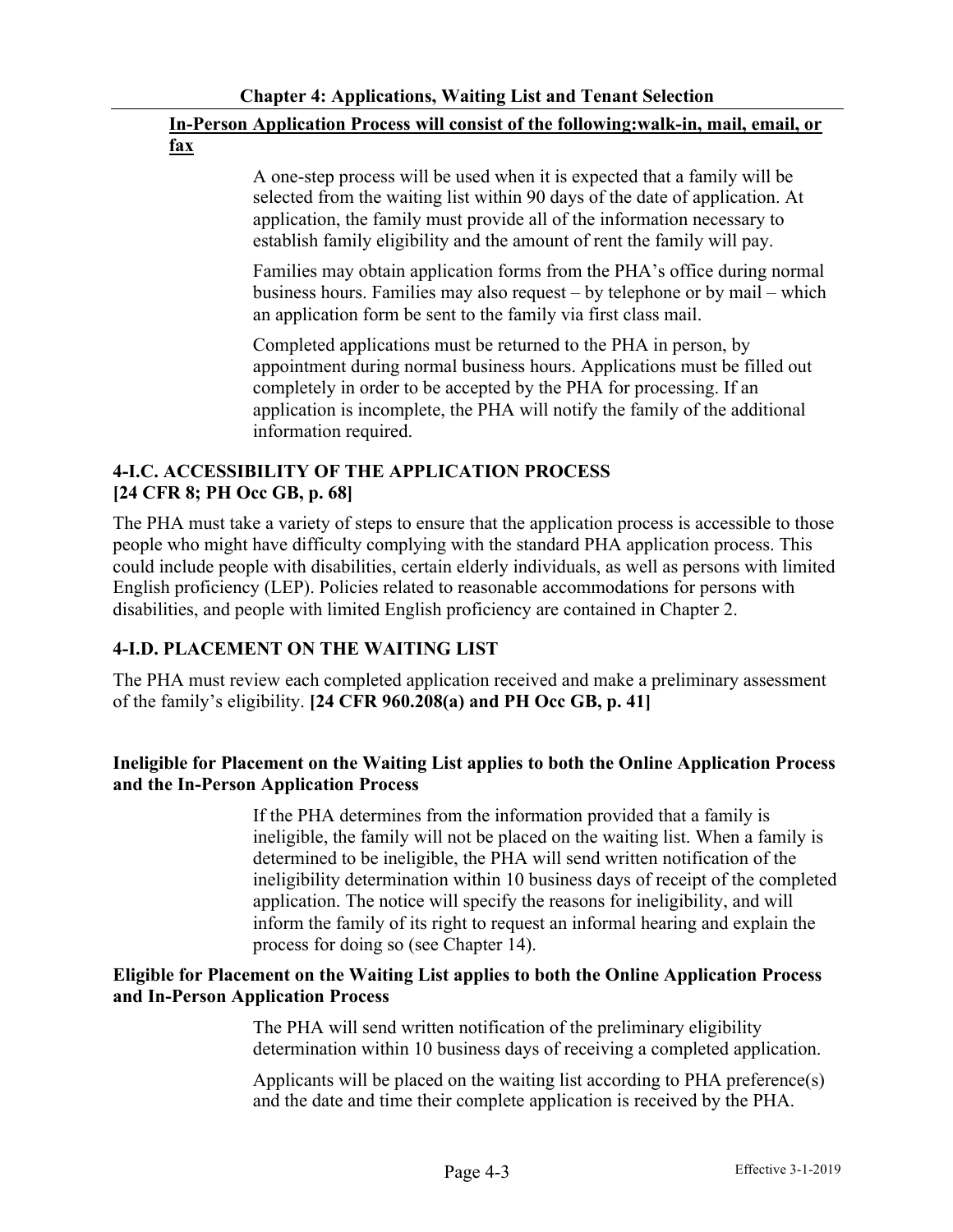The PHA will assign families on the waiting list according to the bedroom size for which a family qualifies as established in its occupancy standards (see Chapter 5). Families may request to be placed on the waiting list for a unit size smaller than designated by the occupancy guidelines (as long as the unit is not overcrowded according to PHA standards and local codes). However, in these cases, the family must agree not to request a transfer for two years after admission, unless they have a change in family size or composition.

Placement on the waiting list does not indicate that the family is, in fact, eligible for admission. When the family is selected from the waiting list, the PHA will verify any preference(s) claimed and determine eligibility and suitability for admission to the program.

# **PART II: MANAGING THE WAITING LIST**

### **4-II.A. OVERVIEW**

The PHA must have policies regarding the type of waiting list it will utilize as well as how the waiting list will be organized and managed. This includes policies on notifying the public on the opening and closing of the waiting list to new applicants, updating family information, purging the list of families that are no longer interested in or eligible for public housing, and conducting outreach to ensure a sufficient number of applicants.

In addition, HUD imposes requirements on how the PHA may structure its waiting list and how families must be treated if they apply for public housing at a PHA that administers more than one assisted housing program.

## **4-II.B ORGANIZATION OF THE WAITING LIST [24 CFR 960.206]**

The PHA's public housing waiting list must be organized in such a manner to allow the PHA to accurately identify and select families in the proper order, according to the admissions policies described in this ACOP.

> The waiting list will contain the following information for each applicant listed:

Name and social security number of head of household

Unit size required (number of family members)

Amount and source of annual income

Accessibility requirement, if any

Date and time of application or application number

Household type (family, elderly, disabled)

Admission preference, if any

Race and ethnicity of the head of household

The specific site(s) selected (only if PHA offers site-based waiting lists)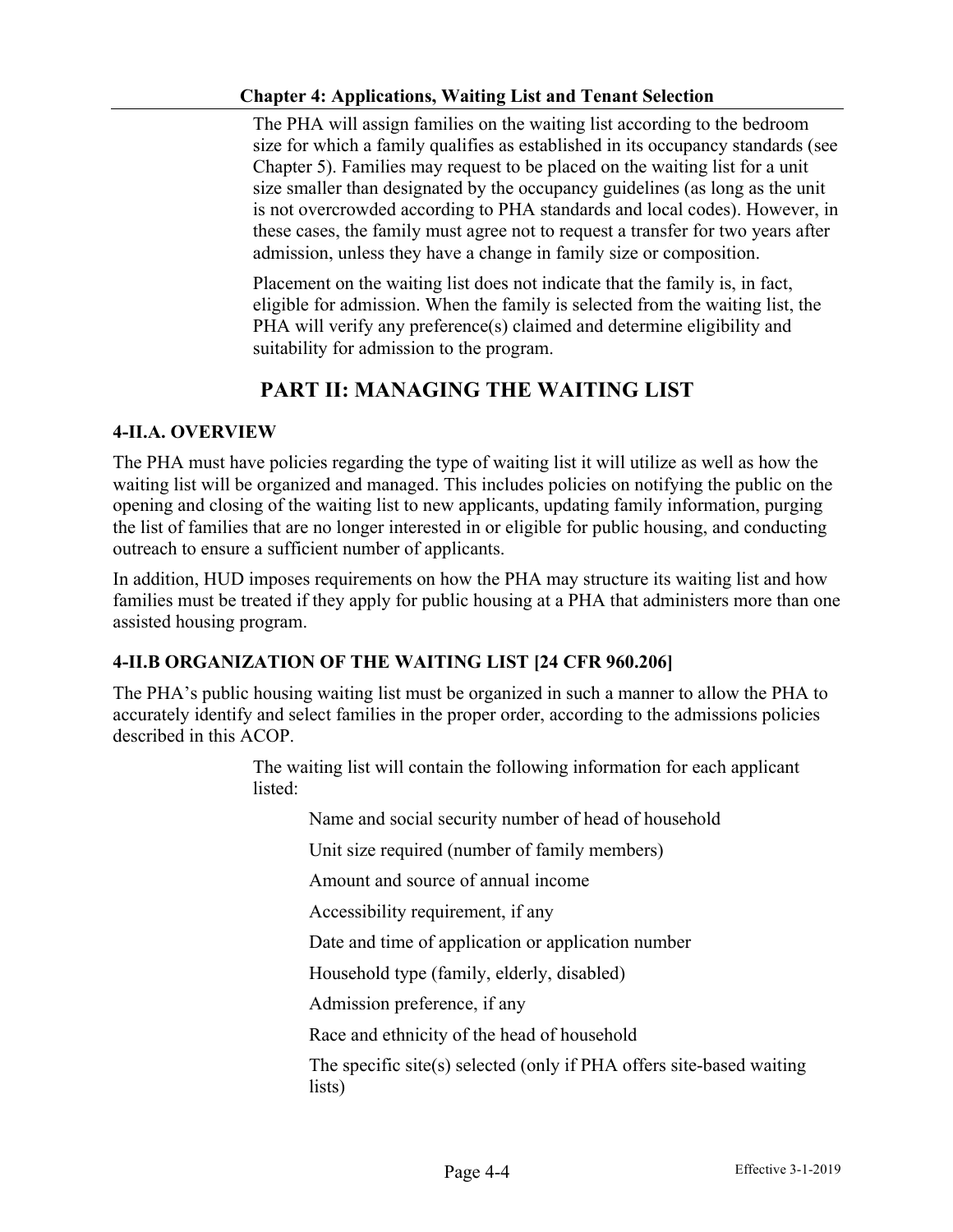The PHA will maintain one single community-wide waiting list for its developments. Within the list, the PHA will designate subparts to easily identify who should be offered the next available unit (i.e. mixed population developments, general occupancy developments, unit size, and accessible units).

The PHA will not adopt site-based waiting lists.

The PHA will not merge the public housing waiting list with the waiting list for any other program the PHA operates.

### **4-II.C OPENING AND CLOSING THE WAITING LIST**

### **Closing the Waiting List**

The PHA will close the waiting list when the estimated waiting period for housing applicants on the list reaches 24 months for the most current applicants. Where the PHA has particular preferences or other criteria that require a specific category of family, the PHA may elect to continue to accept applications from these applicants while closing the waiting list to others.

### **Reopening the Waiting List**

The PHA will announce the reopening of the waiting list at least 10 business days prior to the date applications will first be accepted. If the list is only being reopened for certain categories of families, this information will be contained in the notice. The notice will specify where, when, and how applications are to be received.

### **4-II.D FAMILY OUTREACH [24 CFR 903.2(d); 24 CFR 903.7(a) and (b)]**

The PHA should conduct outreach as necessary to ensure that the PHA has a sufficient number of applicants on the waiting list to fill anticipated vacancies and to assure that the PHA is affirmatively furthering fair housing and complying with the Fair Housing Act.

Because HUD requires the PHA to admit a specified percentage of extremely low income families, the PHA may need to conduct special outreach to ensure that an adequate number of such families apply for public housing.

PHA outreach efforts must comply with fair housing requirements. This includes:

- Analyzing the housing market area and the populations currently being served to identify underserved populations
- Ensuring that outreach efforts are targeted to media outlets that reach eligible populations that are underrepresented in the program
- Avoiding outreach efforts that prefer or exclude people who are members of a protected class

PHA outreach efforts must be designed to inform qualified families about the availability of units under the program. These efforts may include, as needed, any of the following activities: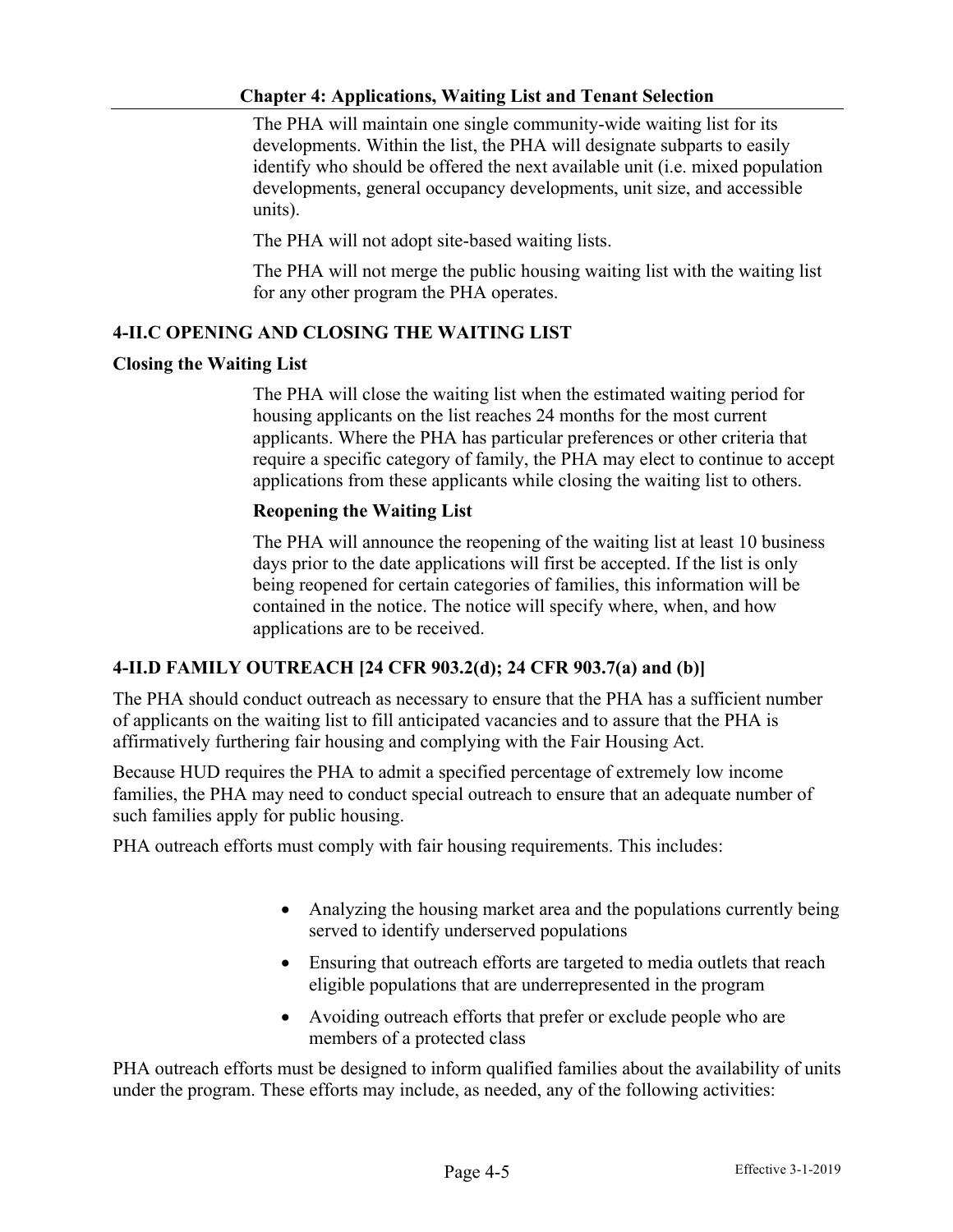- Submitting press releases to local newspapers, including minority newspapers
- Developing informational materials and flyers to distribute to other agencies
- Providing application forms to other public and private agencies that serve the low income population
- Developing partnerships with other organizations that serve similar populations, including agencies that provide services for persons with disabilities

HUD requires PHAs, in their marketing strategies, to comply with Fair Housing Act requirements and with regulations to affirmatively further fair housing. Such outreach efforts should overcome the effects of conditions which have resulted in, or may result in, limiting participation of persons because of their race, color, religion, sex, disability, familial status, or national origin.

> The PHA will monitor the characteristics of the population being served and the characteristics of the population as a whole in the PHA's jurisdiction. Targeted outreach efforts will be undertaken if a comparison suggests that certain populations are being underserved.

### **4-II.E. REPORTING CHANGES IN FAMILY CIRCUMSTANCES**

The family should be required to notify the PHA when there are changes in the information provided on the application in order to allow the PHA to select families from the waiting list accurately and efficiently.

> While the family is on the waiting list, the family must inform the PHA, within 10 business days, of changes in family size or composition, preference status, or contact information, including current residence, mailing address, and phone number. The changes must be submitted in writing.

> Changes in an applicant's circumstances while on the waiting list may affect the family's qualification for a particular bedroom size or entitlement to a preference. When an applicant reports a change that affects their placement on the waiting list, the waiting list will be updated accordingly.

### **4-II.F. UPDATING THE WAITING LIST**

An out-of-date waiting list can hamper the PHA's efforts to process applicants efficiently when vacancies occur. To keep the waiting list current, the PHA is permitted to contact families on the waiting list periodically to reconfirm their interest, and to "purge" the list of families that are no longer interested, no longer eligible, or no longer reachable.

### **Purging the Waiting List [24 CFR 960.202(a)(2)(iv)]**

The waiting list will be updated as needed to ensure that all applicant information is current and timely.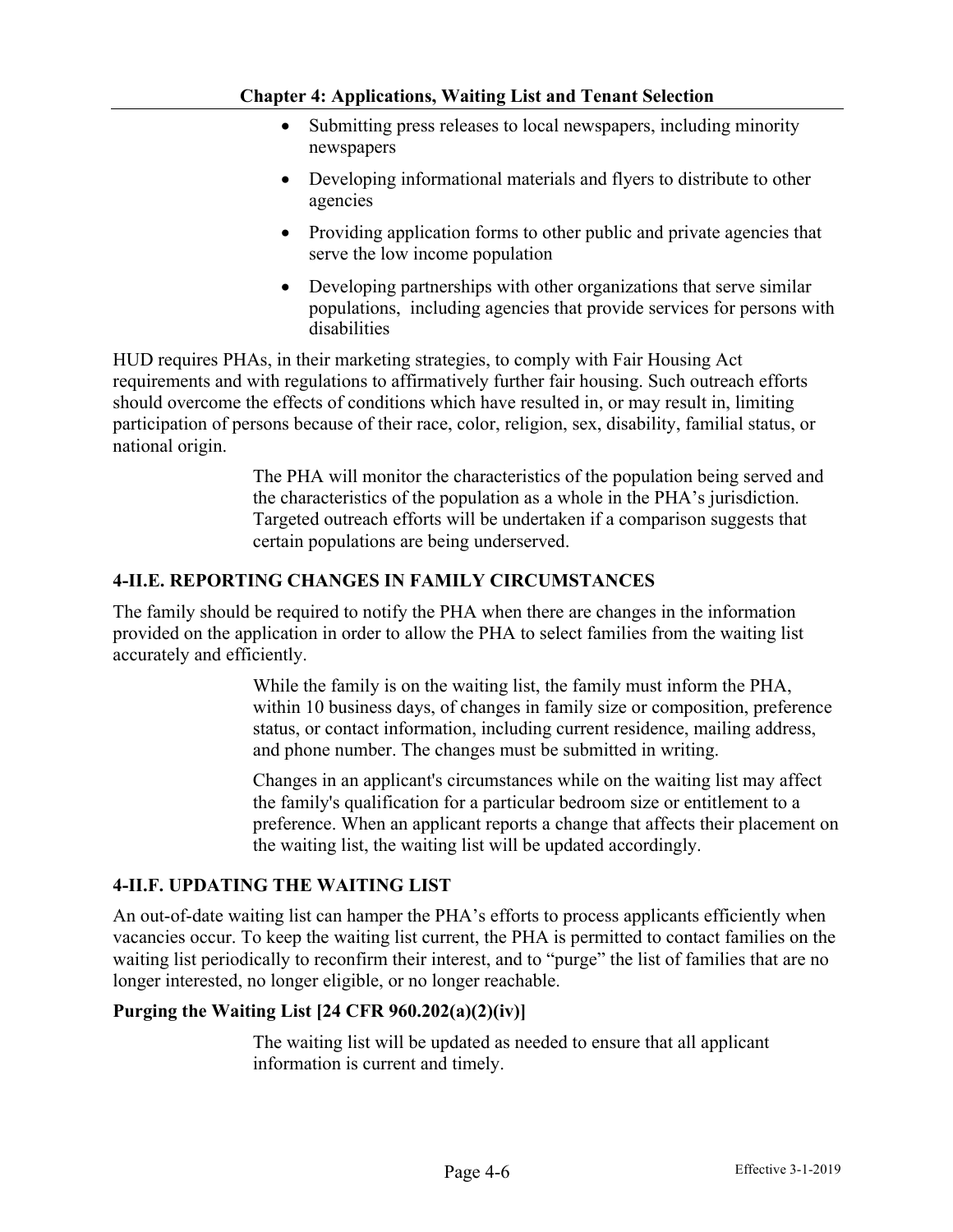To update the waiting list, the PHA will send an update request via first class mail to each family on the waiting list to determine whether the family continues to be interested in, and to qualify for, the program. This update request will be sent to the last address that the PHA has on record for the family. The update request will provide a deadline by which the family must respond and will state that failure to respond will result in the applicant's name being removed from the waiting list.

The family's response must be in writing and may be delivered in person, by mail, or by fax. Responses should be postmarked or received by the PHA not later than 15 business days from the date of the PHA letter.

If the family fails to respond within 15 business days, the family will be removed from the waiting list without further notice.

If the notice is returned by the post office with no forwarding address, the applicant will be removed from the waiting list without further notice.

If the notice is returned by the post office with a forwarding address, the notice will be re-sent to the address indicated. The family will have 15 business days to respond from the date the letter was re-sent. If the family fails to respond within this time frame, the family will be removed from the waiting list without further notice.

When a family is removed from the waiting list during the update process for failure to respond, no informal hearing will be offered. Such failures to act on the part of the applicant prevent the PHA from making an eligibility determination; therefore no informal hearing is required.

If a family is removed from the waiting list for failure to respond, the PHA may reinstate the family if the lack of response was due to PHA error, or to circumstances beyond the family's control.

### **Removal from the Waiting List**

The PHA will remove an applicant from the waiting list upon request by the applicant family. In such cases no informal hearing is required.

If the PHA determines that the family is not eligible for admission (see Chapter 3) at any time while the family is on the waiting list the family will be removed from the waiting list.

If a family is removed from the waiting list because the PHA has determined the family is not eligible for admission, a notice will be sent to the family's address of record as well as to any alternate address provided on the initial application. The notice will state the reasons the family was removed from the waiting list and will inform the family how to request an informal hearing regarding the PHA's decision (see Chapter 14) [24 CFR 960.208(a)].

# PART III: TENANT SELECTION

### **4-III.A. OVERVIEW**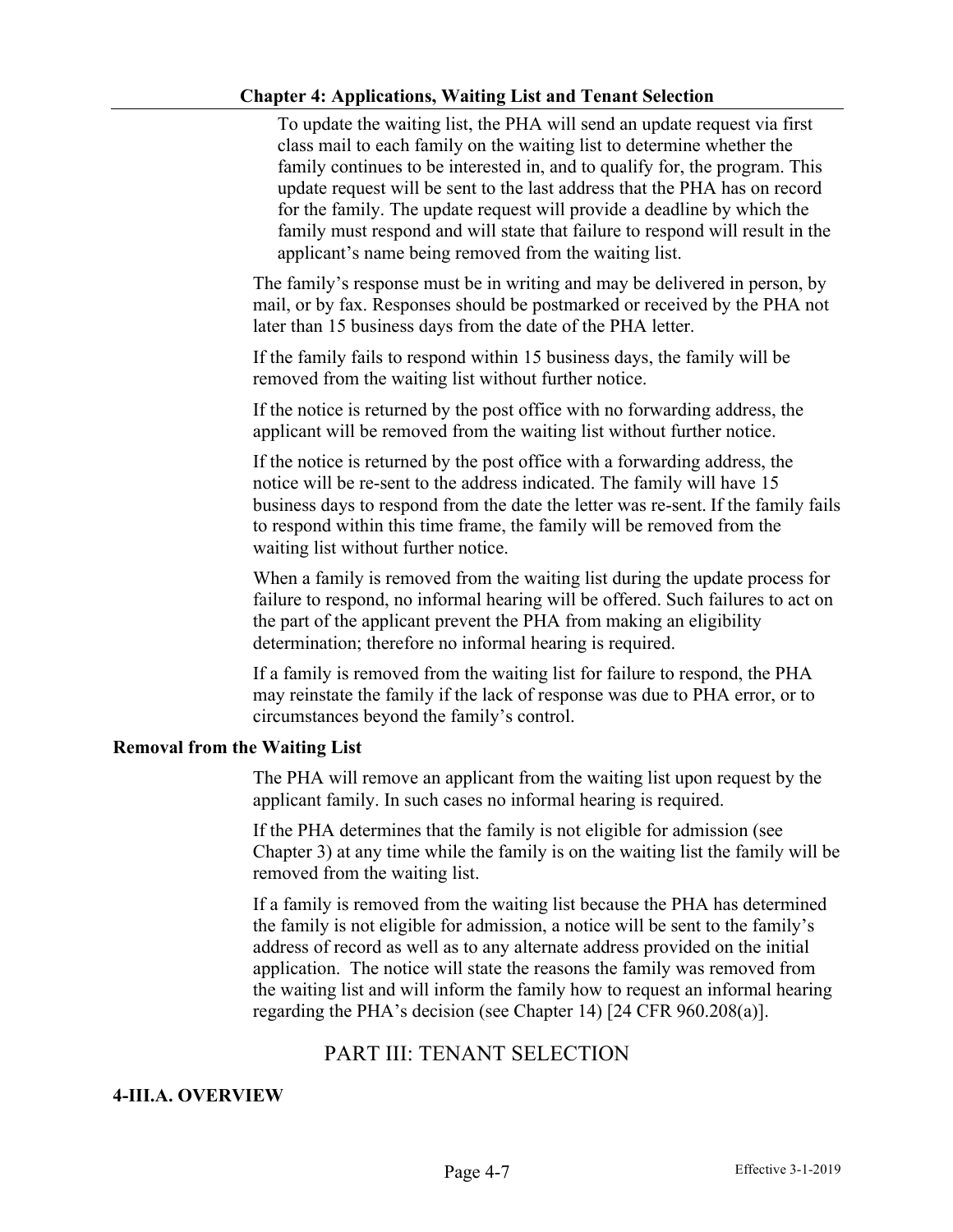The PHA must establish tenant selection policies for families being admitted to public housing [24 CFR 960.201(a)]. The PHA must not require any specific income or racial quotas for any developments [24 CFR 903.2(d)]. The PHA must not assign persons to a particular section of a community or to a development or building based on race, color, religion, sex, disability, familial status or national origin for purposes of segregating populations [24 CFR 1.4(b)(1)(iii) and 24 CFR 903.2(d)(1)].

The order in which families will be selected from the waiting list depends on the selection method chosen by the PHA and is impacted in part by any selection preferences that the family qualifies for. The availability of units also may affect the order in which families are selected from the waiting list.

The PHA must maintain a clear record of all information required to verify that the family is selected from the waiting list according to the PHA's selection policies [24 CFR 960.206(e)(2)]. The PHA's policies must be posted any place where the PHA receives applications. The PHA must provide a copy of its tenant selection policies upon request to any applicant or tenant. The PHA may charge the family for providing a copy of its tenant selection policies [24 CFR 960.202(c)(2)].

> When an applicant or resident family requests a copy of the PHA's tenant selection policies, the PHA will provide copies to them free of charge.

## **4-III.B. SELECTION METHOD**

PHAs must describe the method for selecting applicant families from the waiting list, including the system of admission preferences that the PHA will use.

## **Local Preferences [24 CFR 960.206]**

Local preferences will be used to select among applicants on the waiting list. Public notice with opportunity for public comment will be held before the PHA adopts any local preference.

The PHA uses the following Local Preferences:

Involuntary Displacement/When displacement occurs due to fire, flood or natural disaster. Federal, state or local government action related to code enforcement, public improvement or development.

Substandard Housing/When a unit does not provide safe, adequate shelter and in its present condition endangers the health, safety or well being of a family.

Rent Burdened/When the rent exceeds more than 50 percent of the total gross household income.

Homeless/A supervised publicly or privately operated shelter designed to provide temporary accommodations(including hotels, shelters, and transitional housing for mentally ill); or a public or private place not designed for , or ordinarily used as, a regular sleeping accommodation for human beings.

Earned Income/A household whose head or spouse is working or is receiving social security, supplemental security disability income, or any other payments based on this individual's inability to work. (i.e. workman's compensation)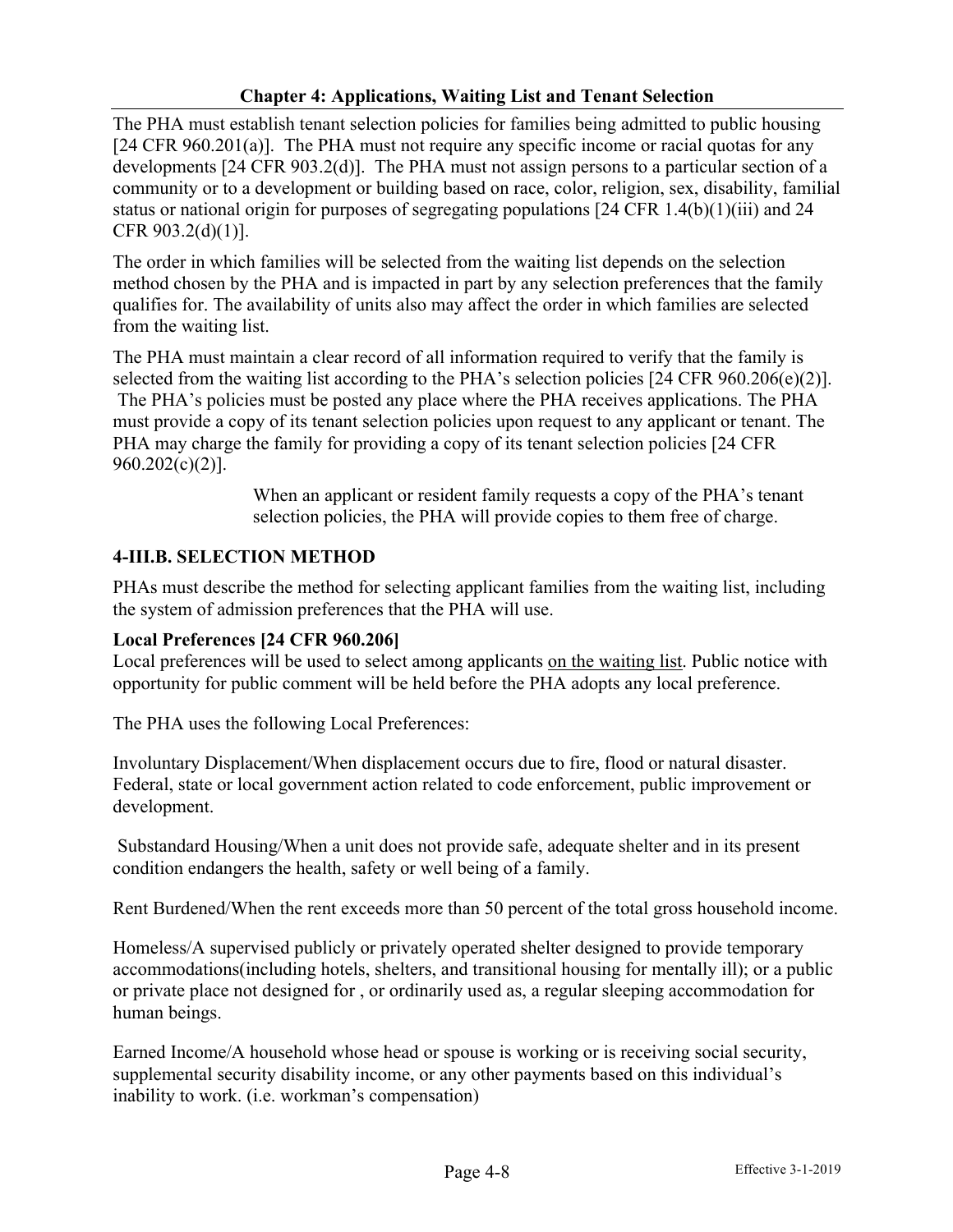Local Residency/A resident of Wyandotte County.

Threat of Bodily Harm

Domestic Violence - Actual or threatened physical violence directed against the applicant or the applicant's family by a spouse or other household member who lives in the unit with the family. The actual or threatened violence must have occurred within the past 30 days or be of a recurring nature and verified by law enforcement, domestic violence agency or battered women's shelter.

To avoid reprisals because the family provided information on criminal activities to a law enforcement agency and, after a threat assessment, the law enforcement agency recommends rehousing the family to avoid or reduce risk of violence against family. The family must be part of a Witness Protection Program, or the HUD Office or law enforcement agency must have informed the PHA that the family is part of a similar program.

Victims of domestic violence: The PHA will offer a local preference to families that have been subjected to or victimized by a member of the family or household within the past 30 days. The PHA will require evidence that the family has been displaced as a result of fleeing violence in the home. Families are also eligible for this preference if there is proof that the family is currently living in a situation where they are being subjected to or victimized by violence in the home. The following criteria are used to establish a family's eligibility for this preference:

Actual or threatened physical violence directed against the applicant or the applicant's family by a spouse or other household member who lives in the unit with family.

The actual or threatened violence must have occurred within the past 30 days or be of a continuing nature and verified by law enforcement, domestic violence agency or battered women's shelter.

An applicant who lives in a violent neighborhood or is fearful of other violence outside the household is not considered involuntarily displaced.

To qualify for this preference, the abuser must still reside in the unit from which the victim was displaced. The applicant must certify that the abuser will not reside with the applicant unless the PHA gives prior written approval.

The PHA will approve the return of the abuser to the household under the following conditions:

\*The PHA verifies that the abuser has received therapy or counseling that appears to minimize the likelihood of recurrence of violent behavior.

\*A counselor, therapist or other appropriate professional recommends in writing that the individual be allowed to reside with the family.

### Treatment of Single Applicants

Single applicants will be treated as any other eligible family on the PHA waiting list.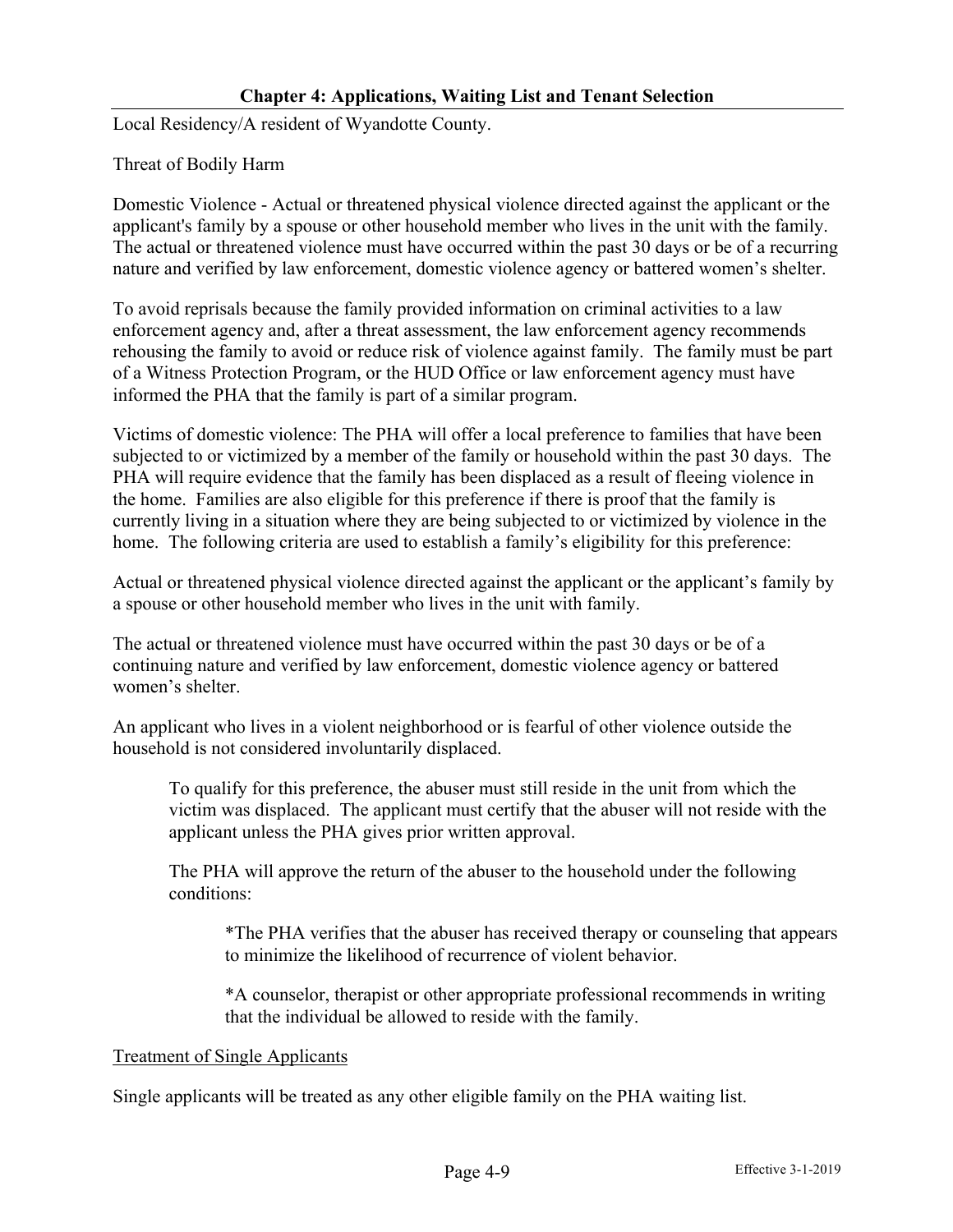# **Income Targeting Requirement [24 CFR 960.202(b)]**

HUD requires that extremely low-income (ELI) families make up at least 40 percent of the families admitted to public housing during the PHA's fiscal year. ELI families are those with annual incomes at or below the federal poverty level or 30 percent of the area median income, whichever number is higher [*Federal Register* notice 6/25/14]. To ensure this requirement is met, the PHA may skip non-ELI families on the waiting list in order to select an ELI family.

If a PHA also operates a housing choice voucher (HCV) program, admissions of extremely lowincome families to the PHA's HCV program during a PHA fiscal year that exceed the 75 percent minimum target requirement for the voucher program, shall be credited against the PHA's basic targeting requirement in the public housing program for the same fiscal year. However, under these circumstances the fiscal year credit to the public housing program must not exceed the lower of: (1) ten percent of public housing waiting list admissions during the PHA fiscal year; (2) ten percent of waiting list admissions to the PHA's housing choice voucher program during the PHA fiscal year; or (3) the number of qualifying low-income families who commence occupancy during the fiscal year of PHA public housing units located in census tracts with a poverty rate of 30 percent or more. For this purpose, qualifying low-income family means a lowincome family other than an extremely low-income family.

The PHA will monitor its admissions to ensure that at least 40 percent of families admitted to public housing in each fiscal year shall have incomes that do not exceed 30% of area median income of the PHA's jurisdiction.

The PHA shall have the discretion, at least annually, to exercise the fungibility provision of the QHWRA by admitting less than 40 percent of extremely low income families@ to public housing in a fiscal year, to the extent that admissions of extremely low income families to the PHA's voucher program during a PHA fiscal year exceeds the 75 percent minimum targeting requirement for the PHA's Section 8 Voucher Program. This fungibility provision discretion by the PHA is also reflected in the PHA's Administrative Plan.

The fungibility credits will be used to drop the annual requirement below 40 percent of admissions to public housing for extremely low income families by the lowest of the following amounts:

The number of units equal to 10 percent of the number of newly available vouchers in the fiscal year; or

The number of public housing units that 1) are in public housing projects located in census tracts having a poverty rate of 30% or more, and 2) are made available for occupancy by and actually occupied in that year by, families other than extremely lowincome families.

The Fungibility Floor: Regardless of the above two amounts, in a fiscal year, at least 30% of the PHA's admissions to public housing will be to extremely low-income families. The fungibility floor is the number of units that cause the PHA's overall requirement for housing extremely lowincome families to drop to 30% of its newly available units.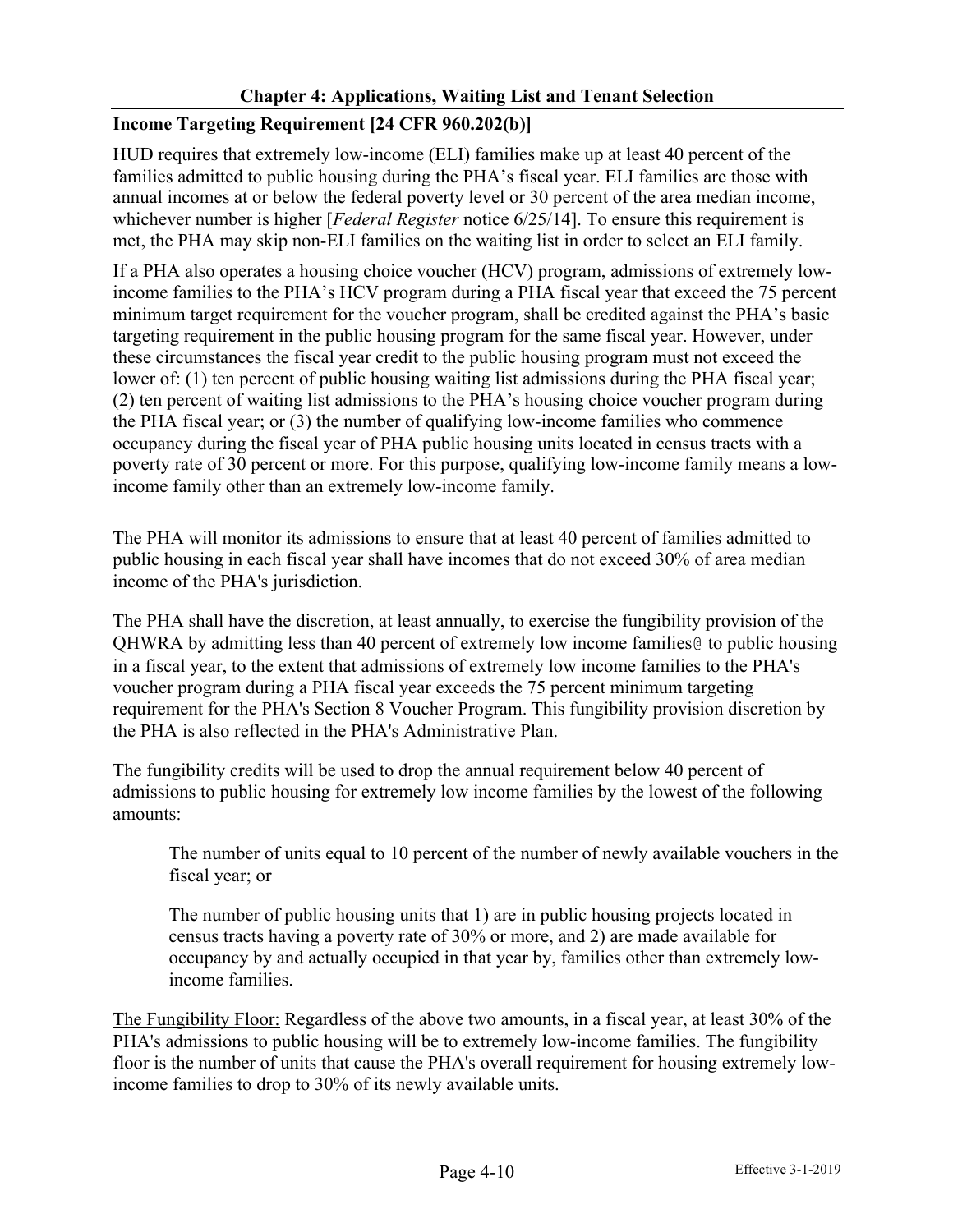### \* Low Income Family Admissions

The PHA will fill admit only families whose incomes do not exceed 80% of the HUD approved area median income

**Mixed Population Developments [24 CFR 960.407]** A mixed population project is a public housing project, or portion of a project that was reserved for elderly families and disabled families at its inception (and has retained that character).

In accordance with the 1992 Housing Act, elderly families whose head spouse or sole member is at least 62 years of age, and disabled families whose head, co-head or spouse or sole member is a person with disabilities, will receive equal preference to such units.

No limit will be established on the number of elderly or disabled families that may occupy a mixed population property. All other PHA preferences will be applied.

The PHA has established the following local admissions preferences for Mixed Population developments. Per HUD regulations, equal preference must be given to Elderly Families and Disabled Families.

## **Units Designated for Elderly or Disabled Families [24 CFR 945]**

The PHA may designate projects or portions of a public housing project specifically for elderly or disabled families. The PHA must have a HUD-approved allocation plan before the designation may take place.

Among the designated developments, the PHA must also apply any preferences that it has established. If there are not enough elderly families to occupy the units in a designated elderly development, the PHA may allow near-elderly families to occupy the units [24 CFR  $945.303(c)(1)$ ]. Near-elderly family means a family whose head, spouse, or cohead is at least 50 years old, but is less than 62 [24 CFR 5.403].

If there are an insufficient number of elderly families and near-elderly families for the units in a development designated for elderly families, the PHA must make available to all other families any unit that is ready for re-rental and has been vacant for more than 60 consecutive days [24 CFR 945.303(c)(2)].

The decision of any disabled family or elderly family not to occupy or accept occupancy in designated housing shall not have an adverse affect on their admission or continued occupancy in public housing or their position on or placement on the waiting list. However, this protection does not apply to any family who refuses to occupy or accept occupancy in designated housing because of the race, color, religion, sex, disability, familial status, or national origin of the occupants of the designated housing or the surrounding area [24 CFR 945.303(d)(1) and (2)].

This protection does apply to an elderly family or disabled family that declines to accept occupancy, respectively, in a designated project for elderly families or for disabled families, and requests occupancy in a general occupancy project or in a mixed population project [24 CFR 945.303(d)(3)].

The PHA has designated housing. The PHA's developments with designated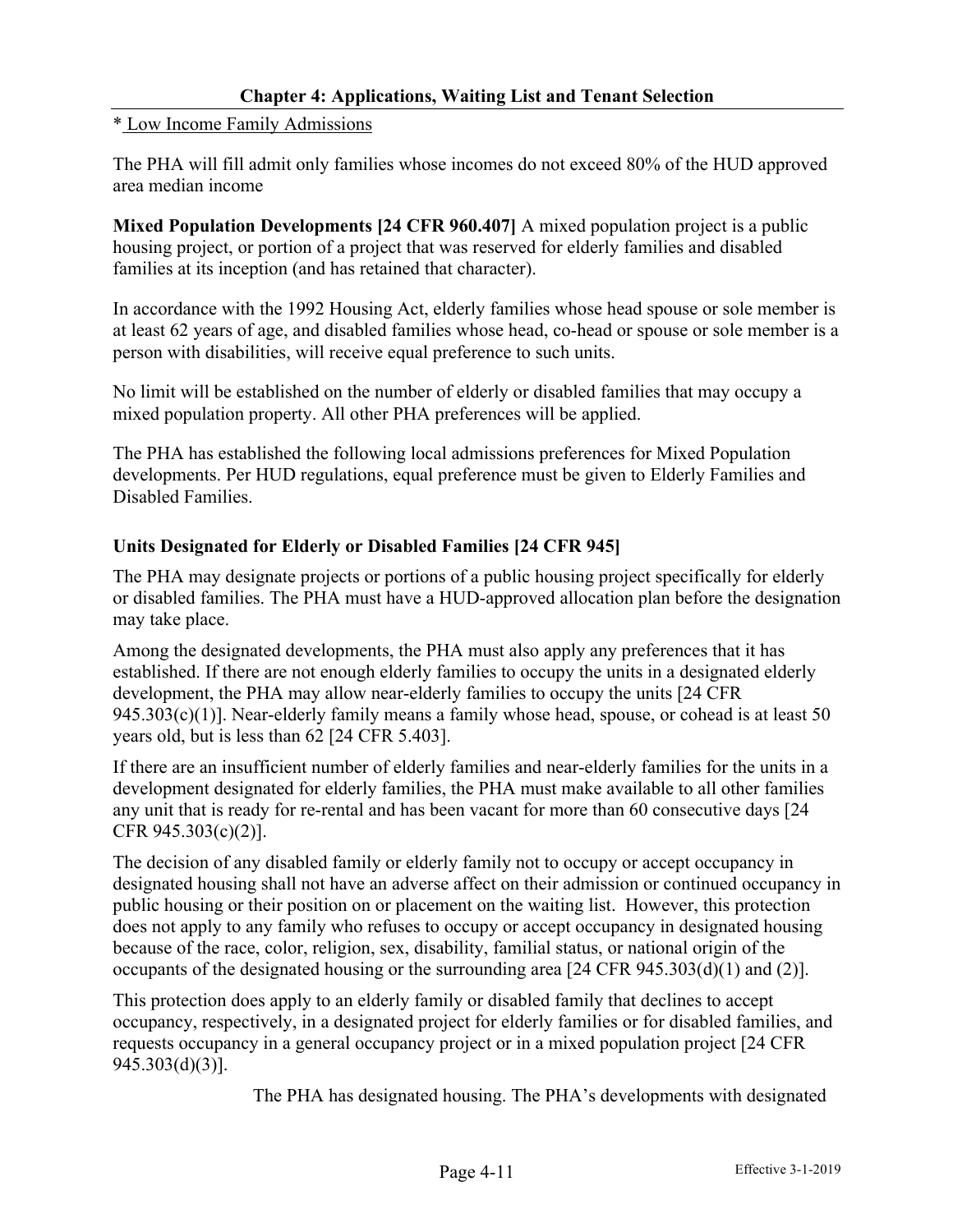housing are as follows:

Elderly designated high-rises: Glanville Towers and Plaza Towers

When there are insufficient elderly families on the waiting list who wish to reside in a designated elderly development, near-elderly families will receive a preference over other families for designated elderly units.

### **Deconcentration of Poverty and Income Mixing [24 CFR 903.1 and 903.2]**

The PHA's admission policy must be designed to provide for deconcentration of poverty and income-mixing by bringing higher income tenants into lower income projects and lower income tenants into higher income projects. A statement of the PHA's deconcentration policies must be in included in its annual plan [24 CFR 903.7(b)].

The PHA's deconcentration policy must comply with its obligation to meet the income targeting requirement [24 CFR 903.2(c)(5)].

Developments subject to the deconcentration requirement are referred to as 'covered developments' and include general occupancy (family) public housing developments. The following developments are not subject to deconcentration and income mixing requirements: developments operated by a PHA with fewer than 100 public housing units; mixed population or developments designated specifically for elderly or disabled families; developments operated by a PHA with only one general occupancy development; developments approved for demolition or for conversion to tenant-based public housing; and developments approved for a mixed-finance plan using HOPE VI or public housing funds [24 CFR 903.2(b)].

### *Steps for Implementation [24 CFR 903.2(c)(1)]*

To implement the statutory requirement to deconcentrate poverty and provide for income mixing in covered developments, the PHA must comply with the following steps:

## *Steps for Implementation [24 CFR 903.2(c)(1)]*

Step 1. The PHA must determine the average income of all families residing in all the PHA's covered developments.

> The PHA will determine the average income of all families in all covered developments on an annual basis.

Step 2. The PHA must determine the average income (or median income, if median income was used in Step 1) of all families residing in each covered development. The PHA has the option of adjusting its income analysis for unit size in accordance with procedures prescribed by HUD.

> PHA will determine the average income of all families residing in each covered development (not adjusting for unit size) on an annual basis.

Steps 3 and 4 must be conducted in accordance with the regulations.

Step 5. Where the income profile for a covered development is not explained or justified in the annual plan submission, the PHA must include in its admission policy its specific policy to provide for deconcentration of poverty and income mixing.

> For developments with average incomes outside the EIR the PHA will take the following actions to provide for deconcentration of poverty and income mixing: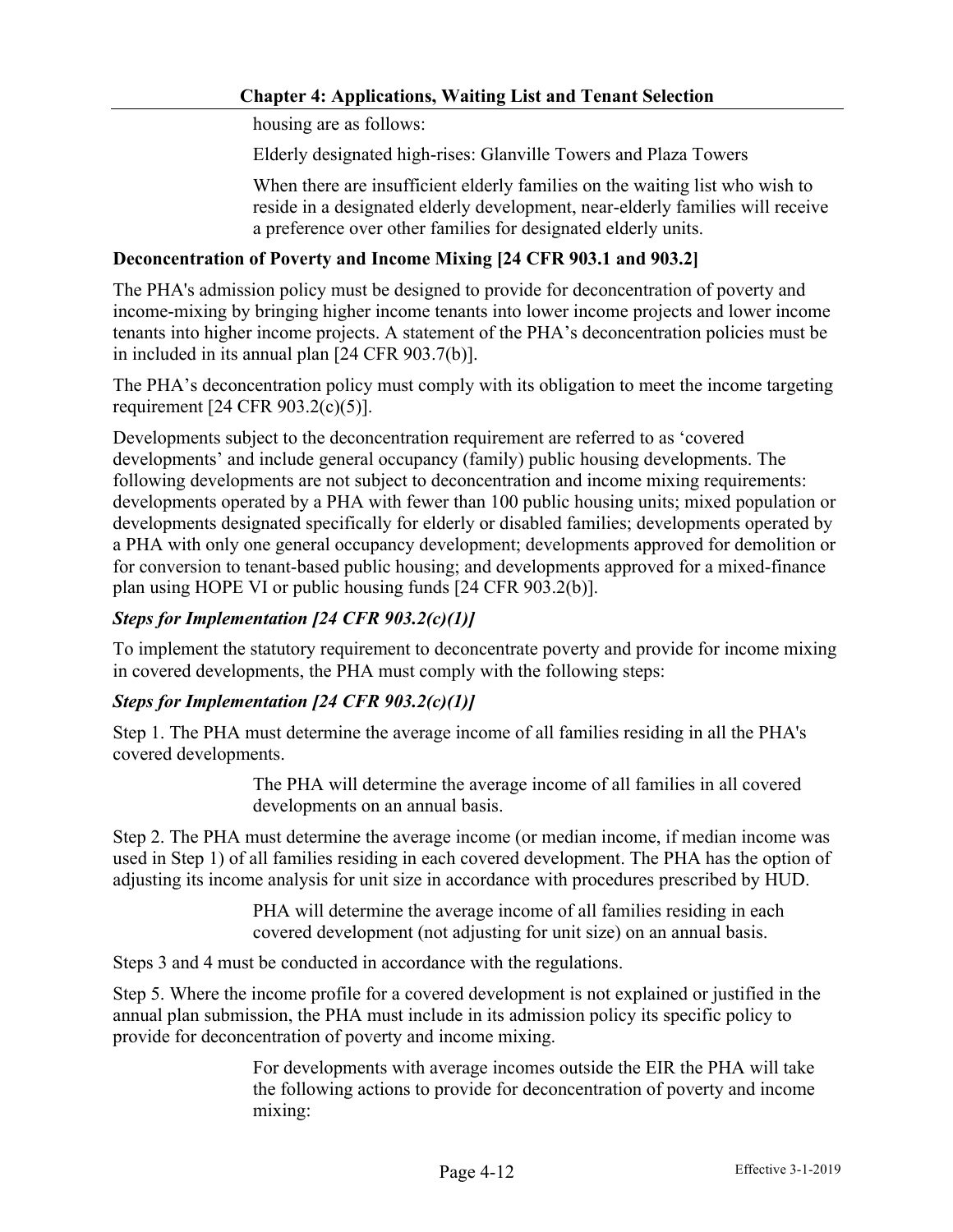If, at annual review, there are found to be development(s) with average income above or below the EIR, and where the income profile for a general occupancy development above or below the EIR is not explained or justified in the PHA Plan, the PHA shall list these covered developments in the PHA Annual Plan.

The PHA shall adhere to the following policies for deconcentration of poverty and income mixing in applicable developments:

Skipping a family on the waiting list to reach another family in an effort to further the goals of the PHA's deconcentration policy:

If a unit becomes available at a development below the EIR, the first eligible family on the waiting list with income above the EIR will be offered the unit. If that family refuses the unit, the next eligible family on the waiting list with income above the EIR will be offered the unit. The process will continue in this order. For the available unit at the development below the EIR, if there is no family on the waiting list with income above the EIR, or no family with income above the EIR accepts the offer, then the unit will be offered to the first eligible family on the waiting list in preference order regardless of income.

If a unit becomes available at a development above the EIR, the first eligible family on the waiting list with income below the EIR will be offered the unit. If that family refuses the unit, the next eligible family on the waiting list with income below the EIR will be offered the unit. The process will continue in this order. For the available unit at the development above the EIR, if there is no family on the waiting list with income below the EIR, or no family with income below the EIR accepts the offer, then the unit will be offered to the first eligible family on the waiting list in preference order regardless of income.

Skipping of families for deconcentration purposes will be applied uniformly to all families.

A family has the sole discretion whether to accept an offer of a unit made under the PHA's deconcentration policy. The PHA shall not take any adverse action toward any eligible family for choosing not to accept an offer of a unit under the PHA's deconcentration policy. However, the PHA shall uniformly limit the number of offers received by applicants, described in this Chapter.

### Deconcentration Compliance

If, at annual review, the average incomes at all general occupancy developments are within the Established Income Range, the PHA will be considered to be in compliance with the deconcentration requirement.

## **Order of Selection [24 CFR 960.206(e)]**

Families will be selected from the waiting list based on preference. Among applicants with the same preference, families will be selected on a first-come, first-served basis according to the date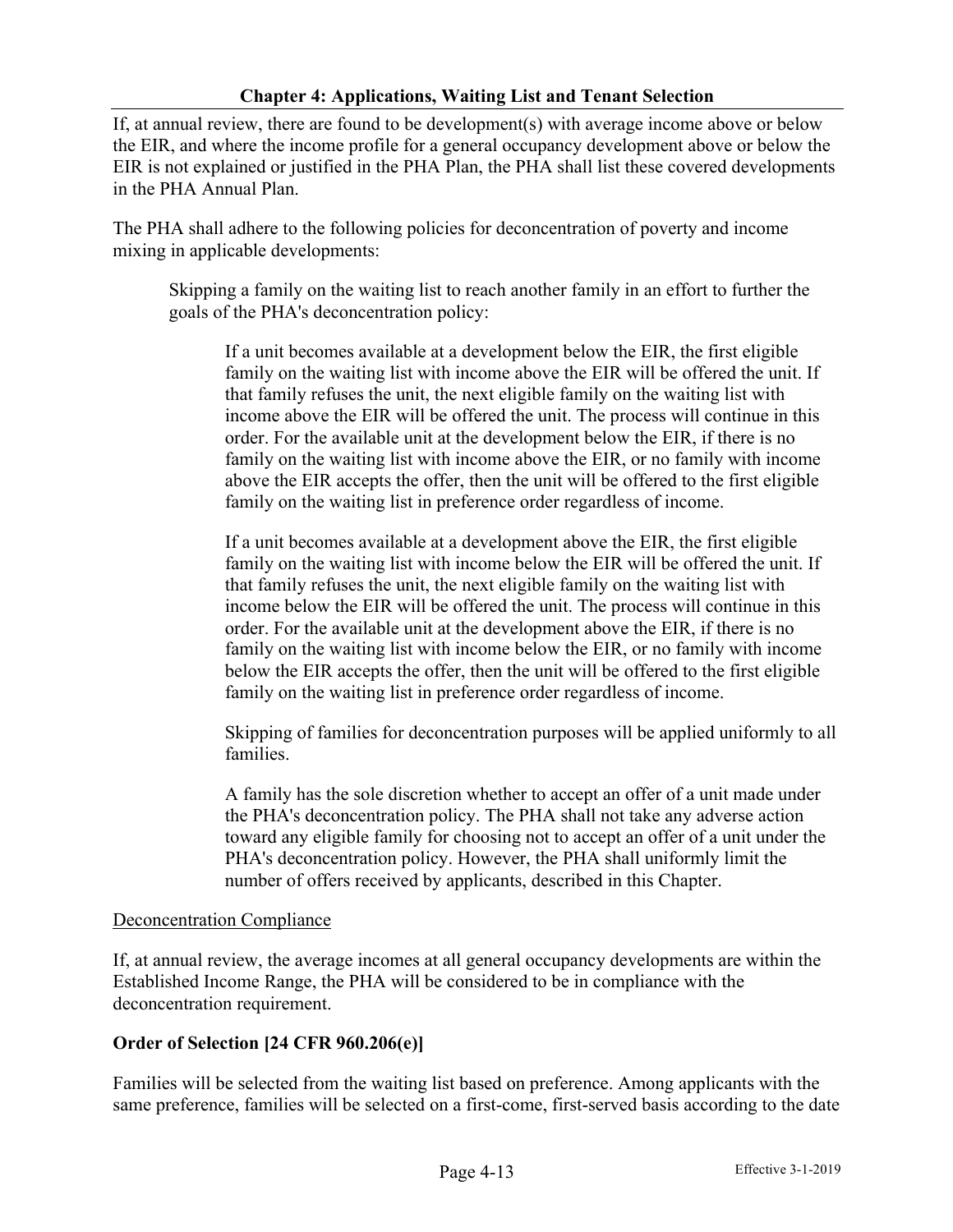and time their complete application is received by the PHA.

When selecting applicants from the waiting list, the PHA will match the characteristics of the available unit (unit size, accessibility features, unit type) to the applicants on the waiting lists. The PHA will offer the unit to the highest ranking applicant who qualifies for that unit size or type, or that requires the accessibility features.

By matching unit and family characteristics, it is possible that families who are lower on the waiting list may receive an offer of housing ahead of families with an earlier date and time of application or higher preference status.

Factors such as deconcentration or income mixing and income targeting will also be considered in accordance with HUD requirements and PHA policy.

## **4-III.C. NOTIFICATION OF SELECTION**

Once the family is selected for addition to waiting list, the PHA must notify the family and provide clear information about what the family must do to continue the application process [24 CFR 960.208]. Although HUD does not state in the public housing regulations that any particular information is required to be in the notice, the HCV regulations do require certain information to be provided. The model ACOP lists information the PHA should provide to the family.

The PHA will notify the family by first class mail.

The notice will inform the family of the following:

Date, time, and location of the scheduled application interview, including any procedures for rescheduling the interview

Who is required to attend the interview

Documents that must be provided at the interview to document the legal identity of household members, including information about what constitutes acceptable documentation

Documents that must be provided at the interview to document eligibility for a preference, if applicable

Other documents and information that should be brought to the interview

If a notification letter is returned to the PHA with no forwarding address, the family will be removed from the waiting list without further notice. Such failure to act on the part of the applicant prevents the PHA from making an eligibility determination; therefore no informal hearing will be offered.

## **4-III.D. THE APPLICATION INTERVIEW**

HUD recommends, but does not require, the PHA to hold an interview with families selected from the waiting list. The interview allows the PHA to collect the information necessary to make a final eligibility determination and calculate the amount of rent the family will pay. The PHA must develop its own policies regarding whether to hold such interviews, and if so, the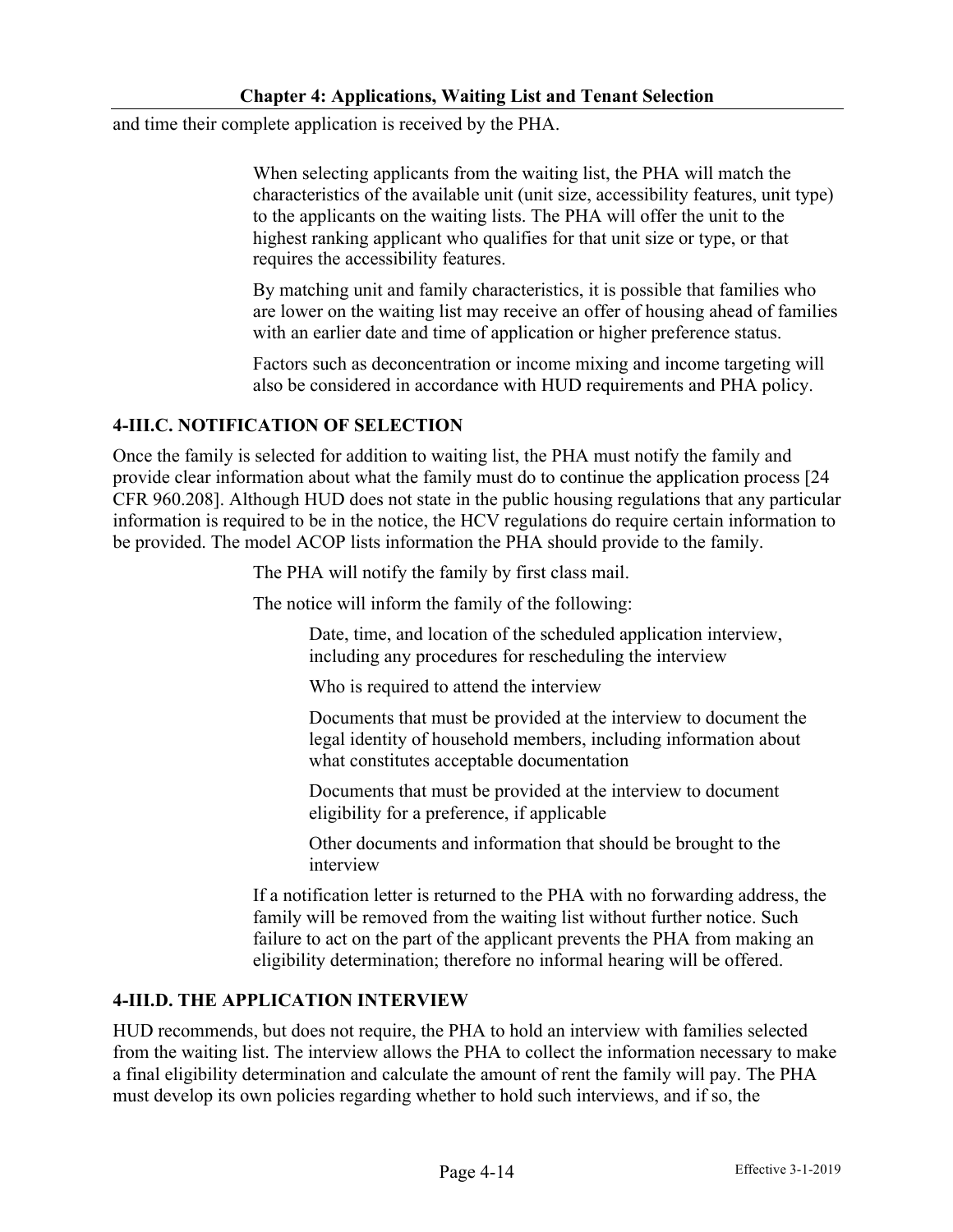requirements for attending them.

Families are required to participate in an eligibility interview.

All adult family members are required to attend the interview.

The interview will be conducted only if all adults in household provide appropriate documentation of legal identity. (Chapter 7 provides a discussion of proper documentation of legal identity). If the family representative does not provide the required documentation, the appointment may be rescheduled when the proper documents have been obtained.

Pending disclosure and documentation of social security numbers, the PHA will allow the family to retain its place on the waiting list for *10 business*  days... If not all household members have disclosed their SSNs at the next time a unit becomes available, the PHA will offer a unit to the next eligible applicant family on the waiting list.

If the family is claiming a waiting list preference, the family must provide documentation to verify their eligibility for a preference (see Chapter 7). If the family is verified as eligible for the preference, the PHA will proceed with the interview. If the PHA determines the family is not eligible for the preference, the interview will not proceed and the family will be placed back on the waiting list according to the date and time of their application.

The family must provide the information necessary to establish the family's eligibility, including suitability, and determine the appropriate amount of rent the family will pay. The family must also complete required forms, provide required signatures, and submit required documentation. If any materials are missing, the PHA will provide the family with a written list of items that must be submitted.

Any required documents or information that the family is unable to provide at the interview must be provided within 10 business days of the interview (Chapter 7 provides details about longer submission deadlines for particular items, including documentation of Social Security numbers and eligible noncitizen status). If the family is unable to obtain the information or materials within the required time frame, the family may request an extension. If the required documents and information are not provided within the required time frame (plus any extensions), the family will be sent a notice of denial (see Chapter 3).

An advocate, interpreter, or other assistant may assist the family with the application and the interview process.

Interviews will be conducted in English. For limited English proficient (LEP) applicants, the PHA will provide translation services in accordance with the PHA's LEP plan.

If the family is unable to attend a scheduled interview, the family should contact the PHA in advance of the interview to schedule a new appointment. In all circumstances, if a family does not attend a scheduled interview, the PHA will send another notification letter with a new interview appointment